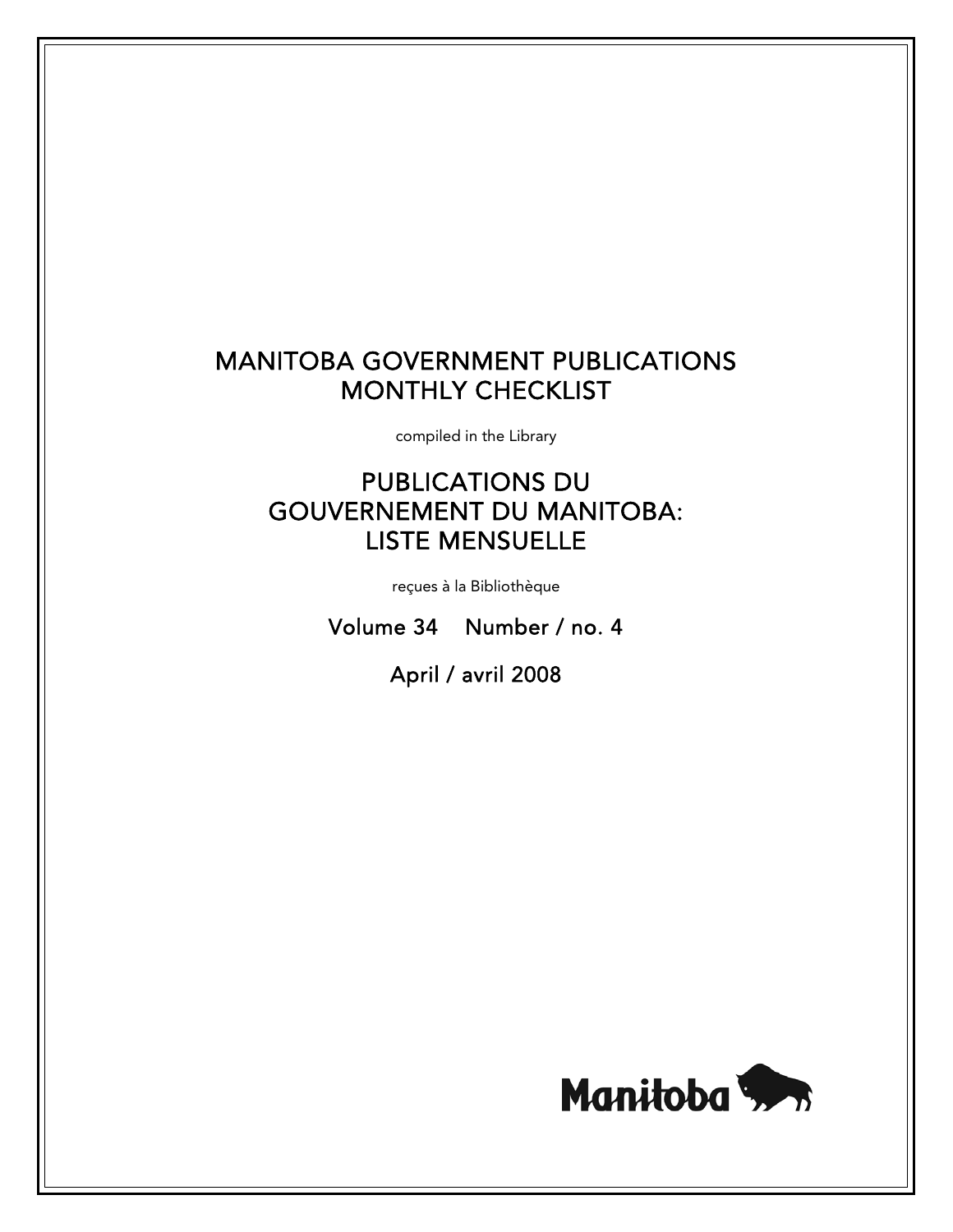### **MANITOBA GOVERNMENT PUBLICATIONS / PUBLICATIONS DU GOUVERNEMENT DU MANITOBA April / Avril 2008**

# *\*\*Monthly Checklist* **URLs**

 If the most current edition of a publication is available on the Internet, a URL is provided in the *Monthly Checklist* for that specific title and edition. Otherwise, the URL links only to the index page of a departmental or agency Web site where previous editions of the publication are found. The user is encouraged to refer back periodically to the index page until the most recent edition is posted there.

# **\*\*Adresses URL dans la** *Liste mensuelle*

Si l'édition la plus récente d'une publication est disponible sur Internet, une adresse URL est fournie dans la *Liste mensuelle* pour le titre et l'édition spécifiques. Dans le cas contraire, l'adresse URL renvoie uniquement à la page d'index d'un ministère ou d'une agence ministérielle où l'on retrouve des éditions antérieures de la publication. L'usager devrait consulter régulièrement la page d'index jusqu'à ce que l'édition la plus récente y soit affichée.

# **OFFICIAL PUBLICATIONS / PUBLICATIONS OFFICIELLES**

\*The Manitoba gazette : part I, proclamations and government notices = Gazette du Manitoba : partie I, proclamations et avis du gouvernement. [No. 1] (1871)- . **CURRENT ED**.: Vol. 137, no. 15-18. (April 12 – May 3, 2008).

\*The Manitoba gazette: part II, regulations = Gazette du Manitoba : partie II, règlements. [No. 1] (1871)- .

**CURRENT ED**.: Vol. 137, no. 15-18. (April 12 – May 3, 2008). . Subscription: \$83.55 part I and part II; \$55.70 part I or part II.

#### **Legislative Assembly / Assemblée législative**

Bills = Projets de loi.

Winnipeg: Queen's Printer, 19--

(Price: \$150.00 + GST)

 $NEW$  BILLS  $(2^{nd}$  session,  $39^{th}$  Legislature,  $2007/08$ ):

15. The Climate Change and Emissions Reductions Act = Loi sur les changements climatiques et la réduction des émissions de gaz à effet de serre

17. The Environment Amendment Act (Permanent Ban on Building or Expanding Hog Facilities) = Loi modifiant la Loi sur l'environnement (interdiction permanente visant la construction ou l'agrandissement d'installations réservées aux porcs)

18. 18. The Testing of Bodily Fluids and Disclosure Act = Loi sur l'analyse de fluides corporels et la communication des résultats d'analyse

19. The Liquor Control Amendment Act = Loi modifiant la Loi sur la réglementation des alcools 20. The Gunshot and Stab Wounds Mandatory Reporting Act = Loi sur la déclaration obligatoire des blessures par balle et par arme blanche

22. The Worker Recruitment and Protection Act = Loi sur le recrutement et la protection des travailleurs

24. The Public Schools Amendment Act (Cyber-Bullying and Use of Electronic Devices) = Loi modifiant la Loi sur les écoles publiques (cyberintimidation et utilisation de dispositifs électroniques)

25. The Embalmers and Funeral Directors Amendment Act = Loi modifiant la Loi sur les embaumeurs et les entrepreneurs de pompes funèbres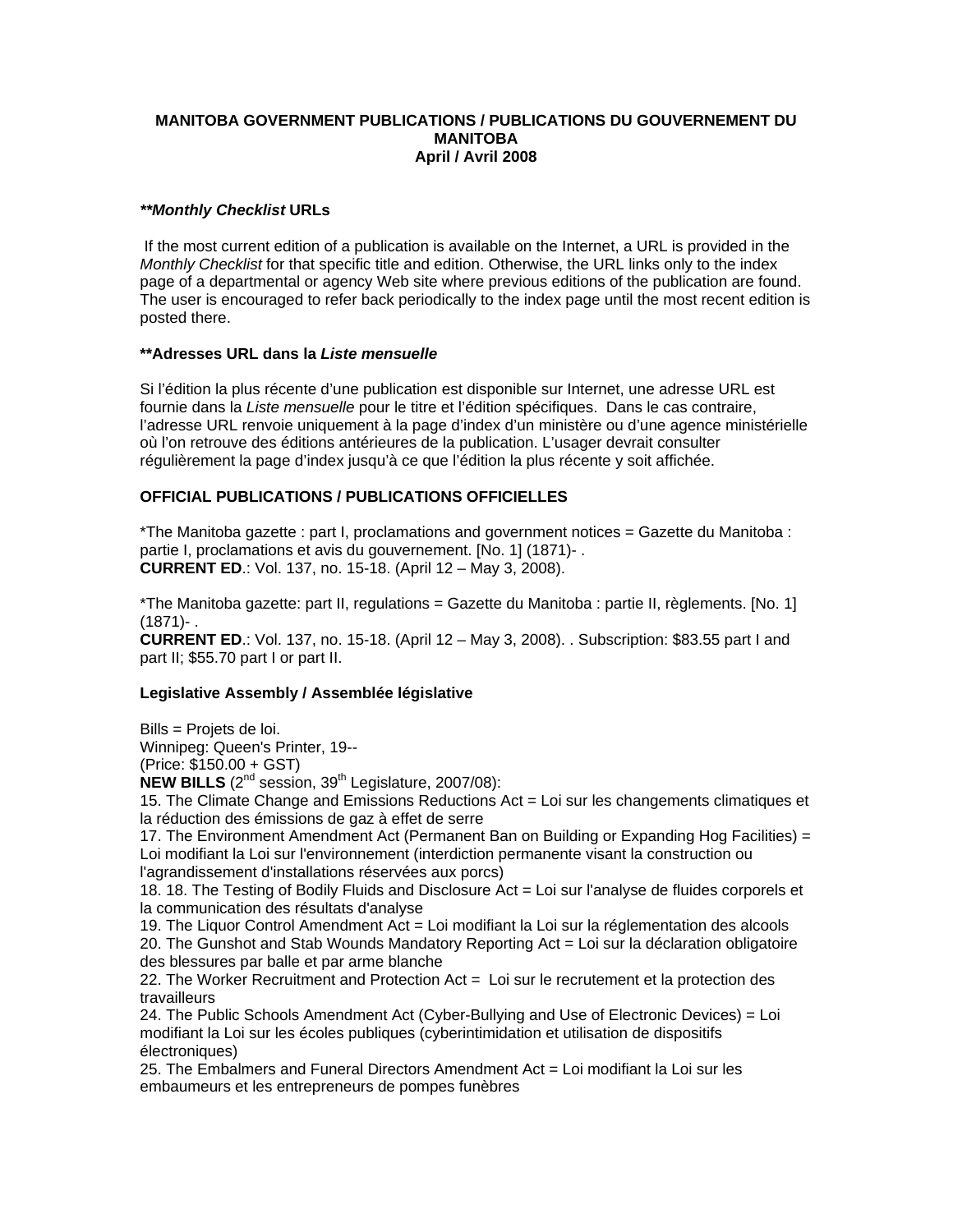27. The Shellmouth Dam and Other Water Control Works Management and Compensation Act (Water Resources Administration Act Amended) = Loi sur la gestion du barrage Shellmouth et d'autres ouvrages d'aménagement hydraulique et sur l'indemnisation découlant de leur fonctionnement (modification de la Loi sur l'aménagement hydraulique)

200. The Waste Reduction and Prevention Amendment Act = Loi modifiant la Loi sur la réduction du volume et de la production des déchets

206. The Elections Amendment Act = Loi modifiant la Loi électorale

207. The Manitoba Hydro Amendment Act = Loi modifiant la Loi sur l'Hydro-Manitoba 223. The Non-Smokers Health Protection Amendment Act (Protecting Children From Second-Hand Smoke in Motor Vehicles) = Loi modifiant la Loi sur la protection de la santé des nonfumeurs (protection des enfants contre l'exposition à la fumée secondaire dans les véhicules automobiles)

225. The Highway Traffic Amendment Act (Bicycle Helmets) = Loi modifiant le Code de la route (casques de bicyclettes)

227. The Fetal Alcohol Spectrum Disorder Reporting Act = Loi sur la déclaration obligatoire de l'ensemble des troubles causés par l'alcoolisation fœtale.

[http://web2.gov.mb.ca/bills/sess/index.php/](https://web2.gov.mb.ca/bills/sess/index.php/)

Debates and proceedings: official report (Hansard) / Legislative Assembly of Manitoba. Winnipeg: The Assembly, 1958-

**CURRENT ED.:** Vol. 60, no. 19 – 36a ( $2^{nd}$  session,  $39^{th}$  Legislature, 2007/08) [http://www.gov.mb.ca/legislature/hansard/2nd-39th/calendar.html](https://www.gov.mb.ca/legislature/hansard/2nd-39th/calendar.html)

Order paper and notice paper = Feuilleton et avis. Winnipeg: The Assembly, 19— **CURRENT ED.**: no. 23-38 (April 15 – May 8, 2008) ( $2^{nd}$  session,  $39^{th}$  Legislature, 2007/08) [http://www.gov.mb.ca/legislature/house\\_biz/orderpaper.pdf](https://www.gov.mb.ca/legislature/house_biz/orderpaper.pdf)

Votes and proceedings = Procès verbal. Winnipeg: The Assembly, 19— **CURRENT ED.:** no. 19-35 (April 9 - May 5, 2008) (2<sup>nd</sup> session, 39<sup>th</sup> Legislature, 2007/08) [http://www.gov.mb.ca/legislature/house\\_biz/2nd-39th/2nd-39th.html](https://www.gov.mb.ca/legislature/house_biz/2nd-39th/2nd-39th.html)

# **Standing Committees**

Standing Committee on Crown Corporations Winnipeg: The Standing Committee, 2003- **CURRENT ED**.: Vol. 60, no. 5 (March 10, 2008) (Not for distribution) [http://www.gov.mb.ca/legislature/hansard/2nd-39th/committee\\_calendar.html](https://www.gov.mb.ca/legislature/hansard/2nd-39th/committee_calendar.html)

Standing Committee on Legislative Affairs. Winnipeg: The Standing Committee, 2004- **CURRENT ED**.: Vol. 60, no. 1 (April 28, 2008) [http://www.gov.mb.ca/legislature/hansard/2nd-39th/committee\\_calendar.html](https://www.gov.mb.ca/legislature/hansard/2nd-39th/committee_calendar.html)

Standing Committee on Public Accounts Winnipeg: Standing Committee on Public Accounts, 1973- **CURRENT ED**.: Vol. 60, no. 2 (April 23, 2008) (Not for distribution) [http://www.gov.mb.ca/legislature/hansard/2nd-39th/committee\\_calendar.html](https://www.gov.mb.ca/legislature/hansard/2nd-39th/committee_calendar.html)

Standing Committee on Social and Economic Development Winnipeg: the **Standing Committee, 2003-**  CURRENT ED.: Vol. 60 no. 1 (April 28, 2008). (Not for distribution) [http://www.gov.mb.ca/legislature/hansard/2nd-39th/committee\\_calendar.html](https://www.gov.mb.ca/legislature/hansard/2nd-39th/committee_calendar.html)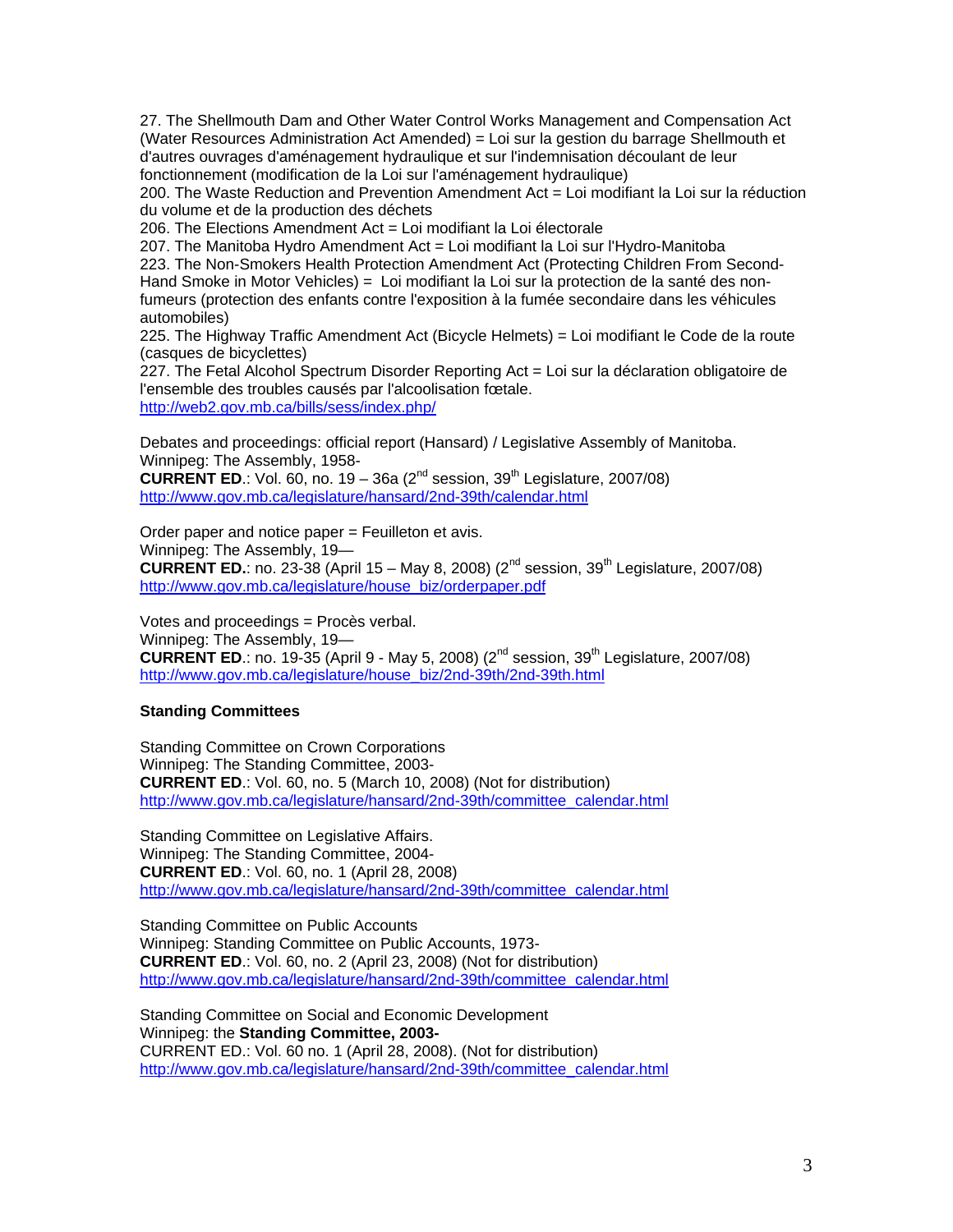## **ADDICTIONS FOUNDATION OF MANITOBA / FONDATION MANITOBAINE DE LUTTE CONTRE LES DÉPENDANCES**

An inside view. Winnipeg: Addictions Foundation of Manitoba, 1995- **CURRENT ED**.: Vol. 13, no. 1, 2008 Frequency: Bimonthly <http://www.afm.mb.ca/AFM%20Library/inside%20view.htm>

# **AGRICULTURE, FOOD AND RURAL INITIATIVES / AGRICULTURE, ALIMENTATION ET INITIATIVES RURALES**

#### **Marketing and Farm Business Management**

Manitoba fair guide. Winnipeg: Manitoba Agriculture, Food and Rural Initiatives, 2001-. 1 pamphlet **CURRENT ED**.: 2008

# **AUDITOR GENERAL / VÉRIFICATEUR GÉNÉRAL**

Special audit: Rural Municipality of La Broquerie [electronic resource] Winnipeg: Office of the Auditor General, 2007. 1 CD-ROM [http://www.oag.mb.ca/reports/labroquerie\\_2008.pdf](http://www.oag.mb.ca/reports/labroquerie_2008.pdf)

# **CHILDREN'S ADVOCATE / PROTECTEUR DES ENFANTS**

Annual report, Manitoba's Children's Advocate = Protecteur des enfants du Manitoba, rapport annuel. Winnipeg: Manitoba Family Services, 1994- **CURRENT ED**.: 2006/07 (I.P. no. 21, 2nd session, 39th Legislature). [http://www.childrensadvocate.mb.ca/English/Assets/06-07%20Annual%20Report%20-](http://www.childrensadvocate.mb.ca/English/Assets/06-07%20Annual%20Report%20-%20Eng.pdf) [%20Eng.pdf](http://www.childrensadvocate.mb.ca/English/Assets/06-07%20Annual%20Report%20-%20Eng.pdf)

## **CULTURE, HERITAGE, TOURISM AND SPORT / CULTURE, PATRIMOINE, TOURISME ET SPORT**

Summeractive. Ottawa: Government of Canada ; Winnipeg: Manitoba Culture, Heritage and Tourism, 2008. 1 poster; 17 x 22 cm. + 1 letter.

# **Film Classification Board**

Monthly report ... Winnipeg: The Board, 1983- Frequency: Monthly **CURRENT ED**.: March 2008.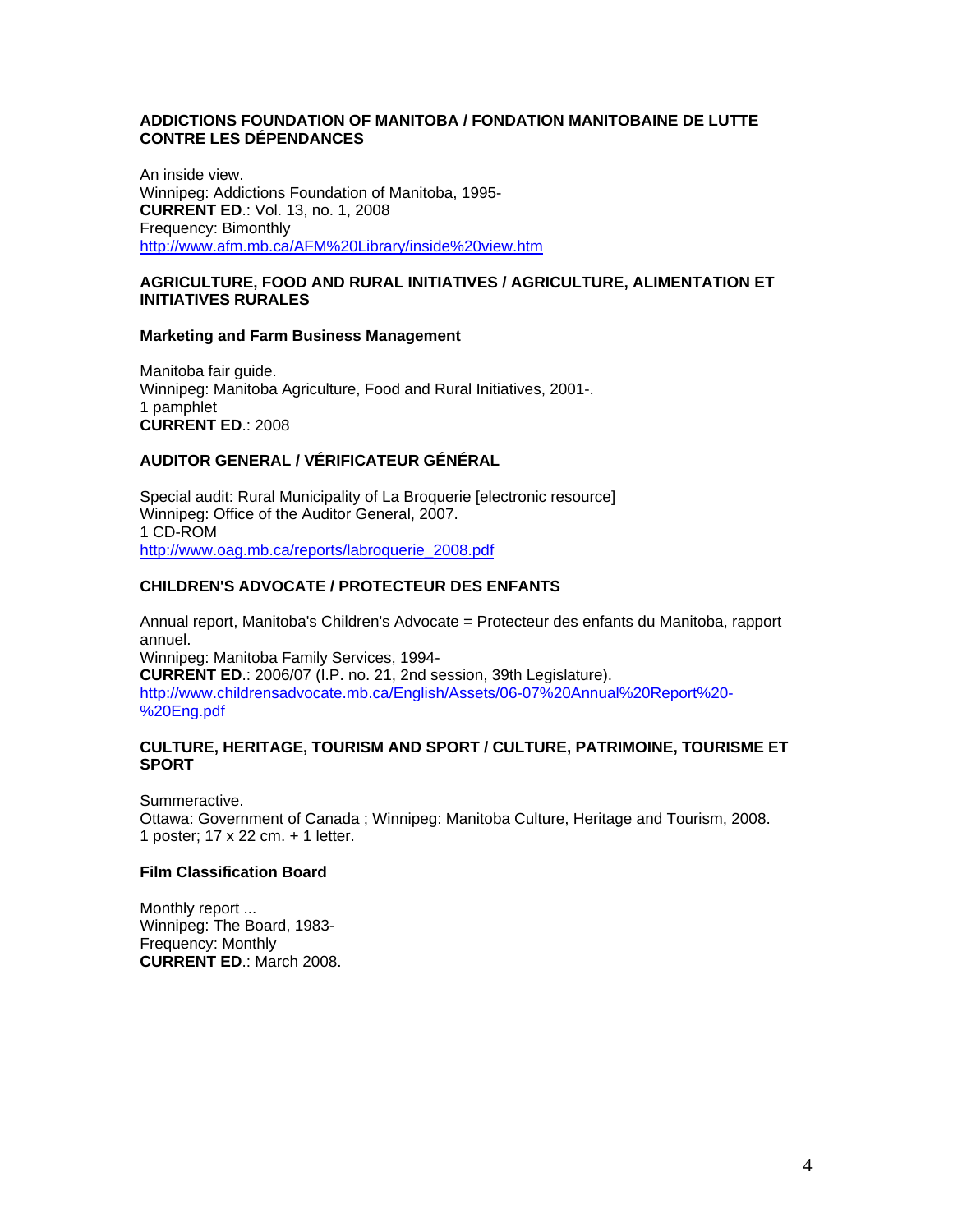# **EDUCATION, CITIZENSHIP AND YOUTH / ÉDUCATION, CITOYENNETÉ ET JEUNESSE**

### **Schools' Finance Branch / Direction des finances des écoles**

Financement des écoles année scolaire ... Winnipeg: Éducation, Citoyenneté et Jeunesse, 2007- **ÉD RÉCENTE**.: 2008/09. <http://www.edu.gov.mb.ca/frpub/stat/finance/finance0809.pdf>

# **FINANCE / FINANCES**

#### **Residential Tenancies Branch / Direction de la location** à **usage d'habitation**

Open doors: a publication of the Residential Tenancies Branch. Winnipeg: Manitoba Finance, Residential Tenancies Branch, 2004- Also published in French under title: Portes ouvertes. **CURRENT ED**.: Issue 11, April 2008. Frequency: Quarterly [http://www.gov.mb.ca/finance/cca/rtb/rtbnewsletters/list\\_opendoors.html](https://www.gov.mb.ca/finance/cca/rtb/rtbnewsletters/list_opendoors.html)

Portes ouvertes: une publication de la Direction de la location à usage d'habitation. Winnipeg : Finances Manitoba, Direction de la location à usage d'habitation, 2004- Aussi publié en anglais sous le titre: Open doors. Fréquence: Trimestriel **ÉD. RÉCENTE**: no. 11, avril 2008. [http://www.gov.mb.ca/finance/cca/rtb/rtbnewsletters/opendoors\\_apr08\\_issue11.fr.pdf](https://www.gov.mb.ca/finance/cca/rtb/rtbnewsletters/opendoors_apr08_issue11.fr.pdf)

#### **HEALTH / SANTÉ**

## I**nsured Benefits Branch**

Manitoba physician's manual. Winnipeg: Manitoba Health, Insured Benefits Branch, 2000- Frequency: Quarterly **CURRENT ED**.: April 2008

#### **Manitoba Regional Health Authority**

Health Best Practices / the Manitoba Regional Health Authority External Review Committee. Winnipeg: Manitoba Health, 2008. 33 pages [http://www.gov.mb.ca/health/rha/docs/bp0208.pdf](https://www.gov.mb.ca/health/rha/docs/bp0208.pdf)

Report of the Manitoba Regional Health Authority External Review Committee. Winnipeg: Manitoba Regional Health Authority, 2008. 127 pages Summary available in French under title: Rapport du comité d'examen externe des offices régionaux de la santé du Manitoba: sommaire et recommandations. [http://www.gov.mb.ca/health/rha/docs/report0208.pdf](https://www.gov.mb.ca/health/rha/docs/report0208.pdf)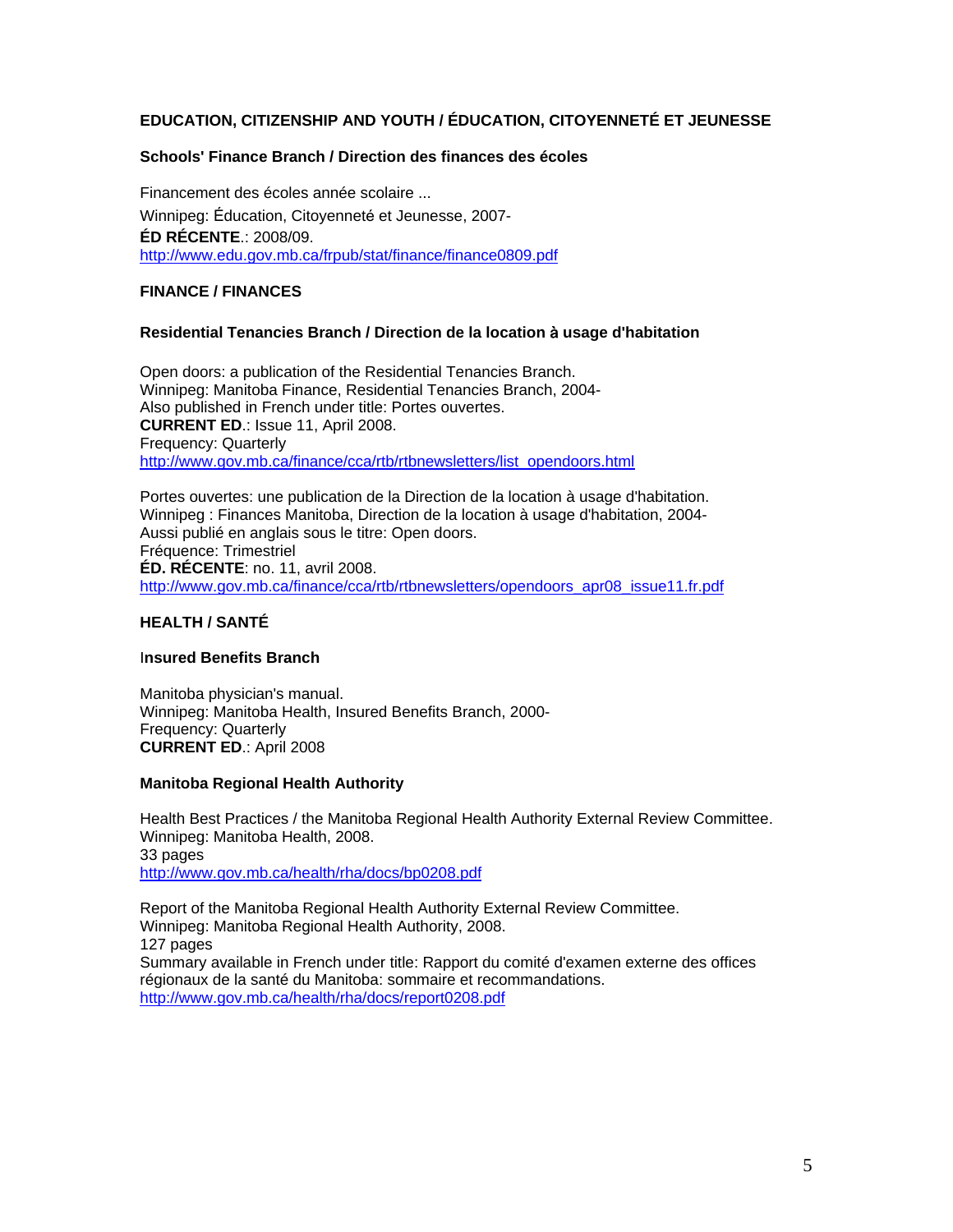Rapport du comité d'examen externe des offices régionaux de la santé du Manitoba: sommaire et recommandations. Winnipeg: Santé Manitoba, 2008. 7 p. Aussie publié en anglais sous le titre: Report of the Manitoba Regional Health Authority External Review Committee. [http://www.gov.mb.ca/health/rha/docs/report0208.fr.pdf](https://www.gov.mb.ca/health/rha/docs/report0208.fr.pdf)

# **Winnipeg Regional Health Authority / Office régional de la santé de Winnipeg**

Aspire! = Visez l'excellence! Winnipeg: Winnipeg Regional Health Authority, 2003- **CURRENT ED**.: Spring 2008. Frequency: Quarterly <http://www.wrha.mb.ca/media/aspire.php>

# **INTERGOVERNMENTAL AFFAIRS / AFFAIRES INTERGOUVERNEMENTALES**

Statistical information, municipalities of the Province of Manitoba = Statistiques, municipalités de la province du Manitoba Winnipeg: Manitoba Rural Development, 1998- **CURRENT ED**.: 2006

# **MANITOBA BUREAU OF STATISTICS / BUREAU DE STATISTIQUES DU MANITOBA**

Labour force statistics report. Winnipeg: Manitoba Bureau of Statistics, 1987- Frequency: Monthly **CURRENT ED**.: March 2008

Quarterly population statistics report. Winnipeg: Manitoba Bureau of Statistics, 1987- **CURRENT ED**.: January 2008 (Released March 27, 2008) Subscription: \$50.00 per year

Summary of current economic indicators. Winnipeg: Manitoba Bureau of Statistics, 1987- Frequency: Monthly **CURRENT ED**.: April 2008.

#### **OMBUDSMAN**

Annual report, Manitoba Ombudsman [electronic resource] = Rapport annuel, Manitoba Ombudsman. Winnipeg: Manitoba Ombudsman, 2005- 1 CD-ROM **CURRENT ED.**: 2006. <http://www.ombudsman.mb.ca/oreports.htm>